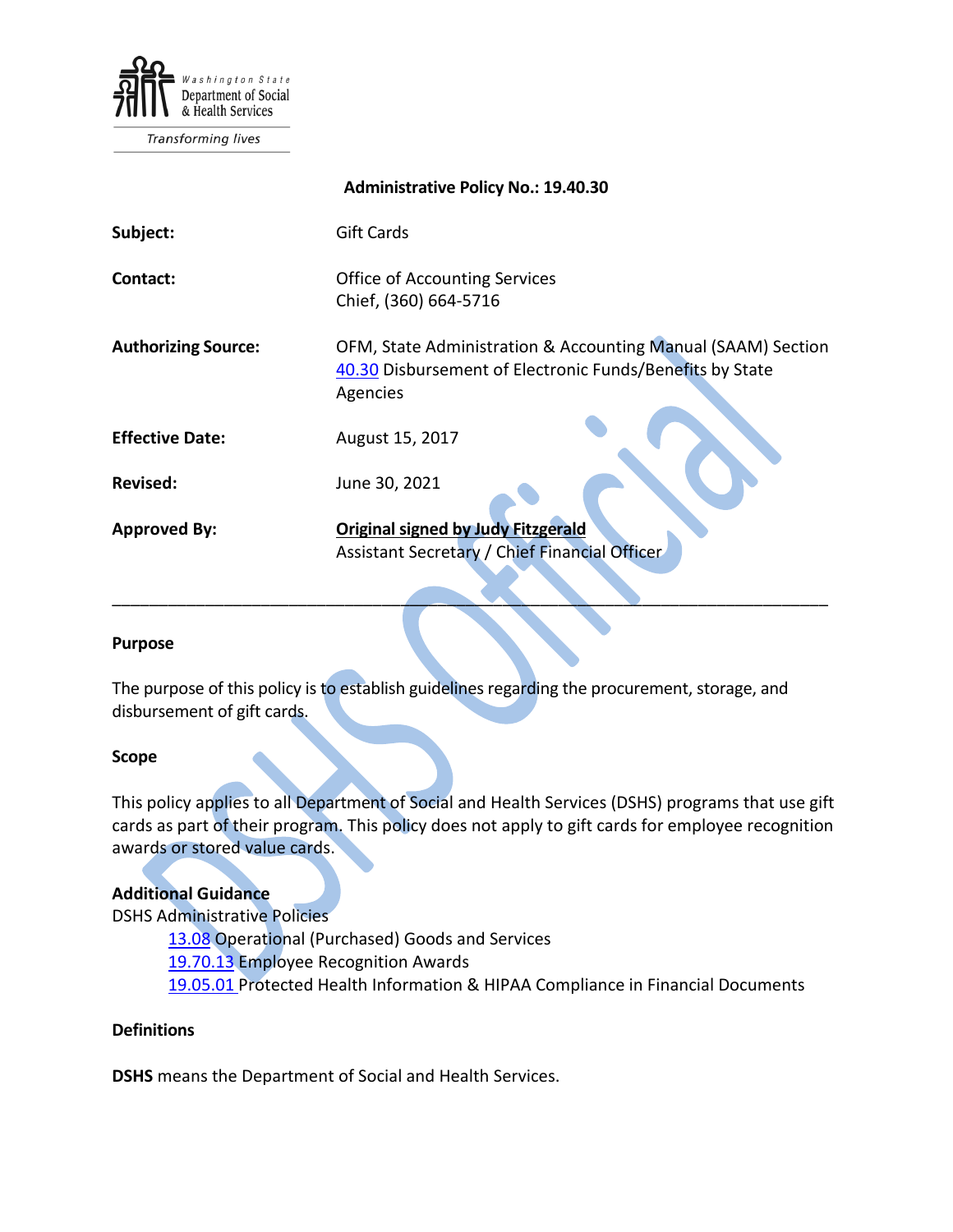Administrative Policy No. 19.40.30 June 30, 2021 Page 2

**Gift card** is a prepaid stored-value money card usually issued by a retailer to be used as an alternative to cash for purchases within a particular store or retail business. A gift card is not associated with a bank account.

**Program** means the affected DSHS programs, including the division, office, or staff designated by the assistant secretary or division director as being responsible for compliance with this policy.

**Provider** is any person, business, non-profit, or government entity who provides goods/services to DSHS or its clients.

**Stored value (SV) card** is a card for which the prefunded value is associated with a bank account, which must be accessed for payment authorization. These cards can be reloadable or disposable, and include cards such as prepaid cards, payroll cards, flexible spending account cards, government benefit cards, etc.

## **Policy**

# **A. Gift cards can only be used to provide the following:**

- 1. Incentives for volunteers, board members, providers, or clients for participating in focus groups, surveys, committees, etc.
- 2. Incidental costs for clients. Example: Purchasing gasoline for clients to travel to training.

# **B. Prior to implementation, programs using gift cards must:**

- 1. Obtain written approval from their DSHS assistant secretary or designee to implement a gift card program.
- 2. Ensure procedures are established to address procurement, safeguarding and storage, issuing, and voiding missing gift cards.

# **C. The program will develop and implement written procedures for the administration and safekeeping of these cards prior to obtaining approval.**

- 1. Program must have written procedures that provide direction to staff on how the gift cards are managed. Areas addressed in procedures must include:
	- a. Separation of duties.
	- b. Purchasing responsibilities to include dollar limits on the cards, maximum number of cards allowed on-hand at program and office locations, and who will purchase the cards.